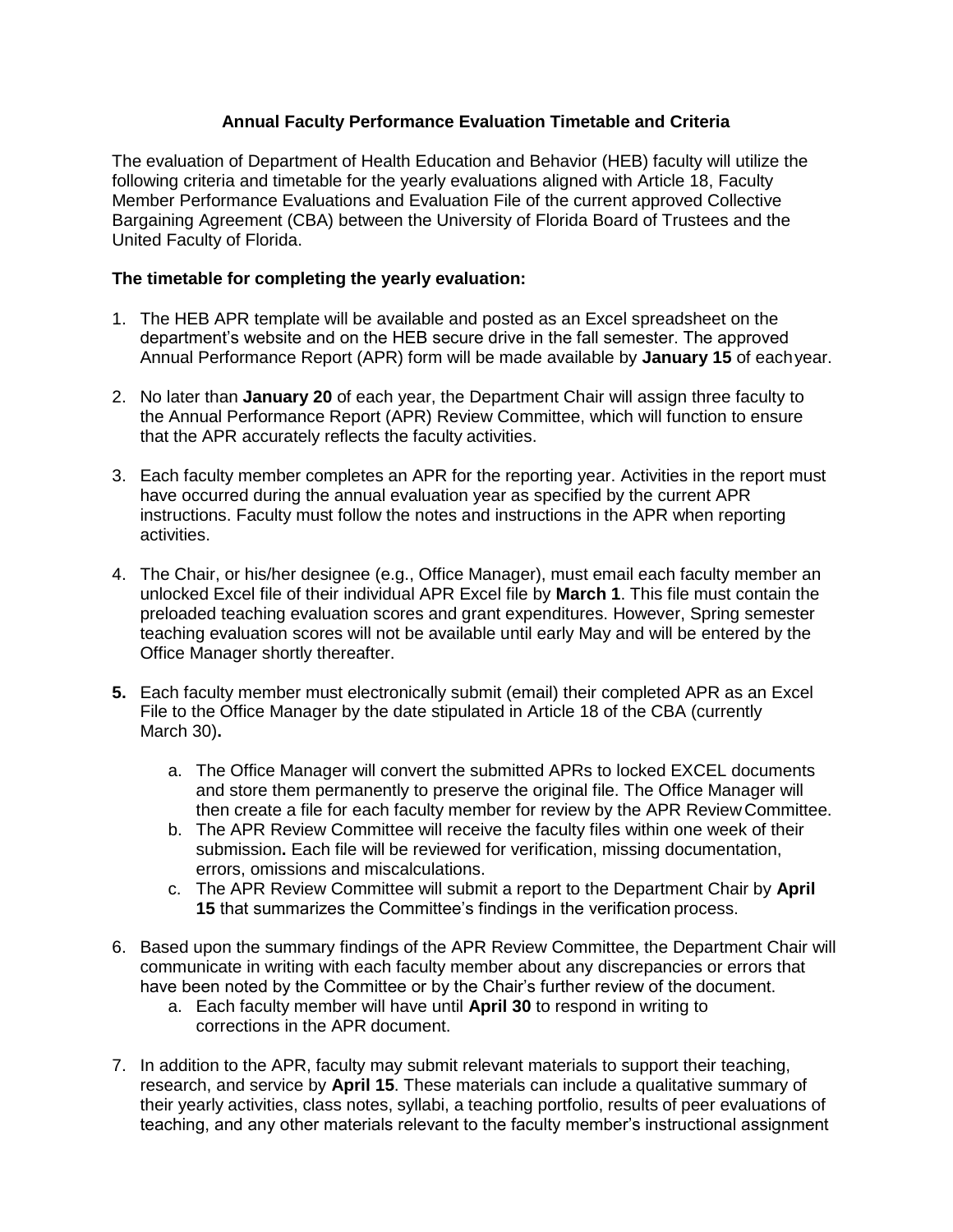(see Article 18.5 of the current approved CBA for more information related to these materials). Documentation of manuscripts accepted, in press, or invited for revision can be submitted here. Inaddition, submitted and grant application scores or other related documents may be submitted at this time for further review and documentation. With regard to service, any additional materials that provide further evidence of distinguishing service can be submitted at this time.

- 8. The Department Chair will use the HEB Tenure and Promotion guidelines, the verified APR, and any additional materials submitted to conduct and complete the annual letter and the Annual Performance Report-Evaluation. The credits awarded by the APR report and the additional documents will contribute a significant portion of the official data used to award merit pay increases as outlined in the HEB Merit Pay Plan.
	- **a.** The Chair will provide each faculty member with their written Annual Performance Evaluation and a proposed annual letter by **July 1.**
	- b. Faculty will be offered the opportunity to meet individually with the Chair to discuss their evaluation before the evaluation is finalized and placed in the facultymember's personnel file. Records will be maintained regarding any written rebuttal to the Annual Performance Evaluation by the Chair.

Based on the % appointment of the faculty in research, teaching, and service, the specific evaluations in each category will be weighted by effort assignment. In each category, the individual faculty will be evaluated as:

- 1. Does not meet expectations;
- 2. Meets expectations;
- 3. Exceeds expectations; or
- 4. Meritorious.

These considerations will then be put in a broader context that summarizes the overall contribution of the faculty member to the Department. Since an appropriate level of excellence and distinction is required in at least two categories of performance for tenure and most levels of promotion, a view of the overall quality of performance irrespective of the relative assignment will be provided. Per university, college, and department guidelines, for promotion, the faculty member must have a record of (1) "satisfactory" performance in all three areas of professional activity, and (2) "distinction" in at least two areas. In most cases, tenure and promotion require distinction in at least two areas, one of which shall be that of the faculty member's primary responsibility, and those areas should be research and teaching unless the faculty member has an assignment that primarily reflects other responsibilities, such as Lecturer or a clinical assignment."

## **Additional Criteria to Be Used by the Chair**

1. Teaching. Faculty will be evaluated based on their net contribution to the teaching mission of the Department. Though consideration will be given to the number of students enrolled in the classroom and the extent of effort involved based on enrollment size, faculty can submit materials on their teaching philosophy, documentation of teaching innovation, written comments from course evaluations, mid-semester evaluations and feedback forms, unsolicited written comments from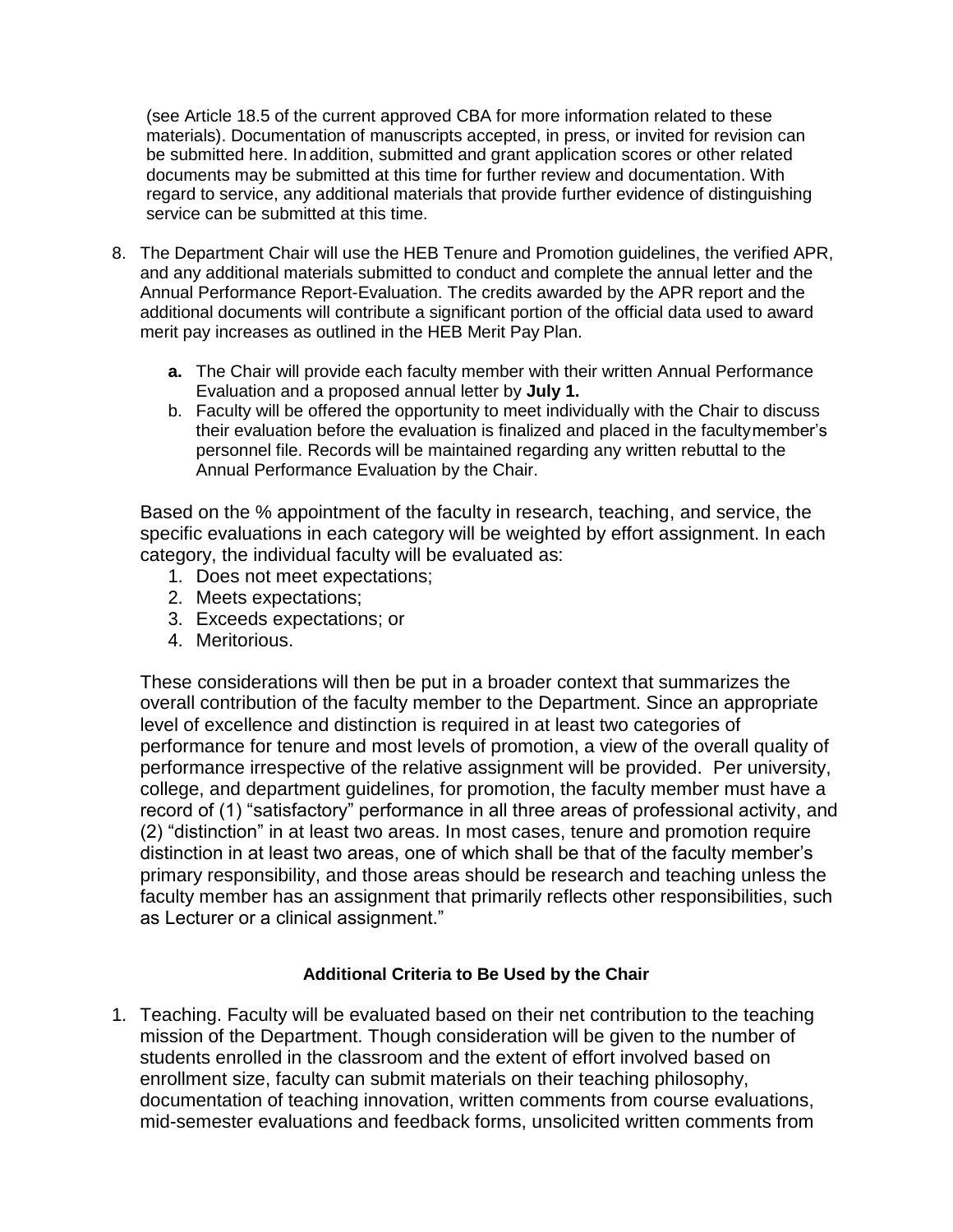students, written feedback from peer evaluations, and other evidence of teaching effectiveness. Additional consideration will be given to faculty participation in graduate student mentorship and research credit at the Ph.D. level. Advising master's level and undergraduate honors students will be considered as well, but will receive less weight. Evaluations of or teaching materials from off-book, or overload contributions to ongoing online education will not be specifically considered in faculty evaluations. However, original development, major revisions, or further development of new online educationopportunities, on-book or off-book, will be considered as positive data that further the mission of the Department. For faculty who are hired as Lecturer, teaching will be the dominant component of the chair's yearly evaluation.

- 2. Research. Faculty will be evaluated by new manuscripts and publications that have accrued over the past academic year within the timeframe of the APR document. The evaluation will be put in perspective of the timeline of ongoing research that may or may not have come to fruition over the prior 3-year period. Particular emphasis will be placed on the quality of the publications and the journals they are published in. Citation rates will be considered, but will not be the final criteria used for manuscript quality. The rigor required of the publication as well as whether it represents original qualitative, quantitative, or mixed methods research vs. commentary or literature review will be evaluated. However, it should be noted when commentary and evidence syntheses have noteworthy impact on professional practice. The highest priority will be given to manuscripts representing original research and when the faculty is either first or senior author. Faculty also will be credited as first author when his/her student is listed as first author. Though coauthorship is necessary and inevitable in multidisciplinary team science, secondary priority will be given to co-authored papers in which the role of the faculty is neither corresponding nor first author. For the purposes of the written faculty evaluation, independent of the % effort report, it is expected that all tenured or tenure-track faculty show some evidence of ongoing contributions to new scholarly work. This can be via published manuscripts, new grants and contracts awarded or submitted via the university's central grant and contract submission system and receiving departmental signoff (particularly grant submissions that are scored or given another indication of their merit), new-mission related patents or contracts, new creative works, and ongoing contributions to the research activity of current PhD, MS, or undergraduate students. Creative works can also be related to development of new or innovative collaborative efforts.
- 3. Service. Local, state, national, and international service will be evaluated based on documented participation in committee work or leadership at these levels. Organizing and leading national or international symposia or playing leadership roles in organizing meetings will be strongly considered. Service that brings recognition to the Department and University at national or international levels will be particularly noted.

Some forms of service at the University, College, and Department levels are not always formal or explicit. Therefore, specific contributions to the service mission of the University that are not necessarily captured in the APR may be considered in this part of the evaluation. Examples include developing new guidelines or protocols for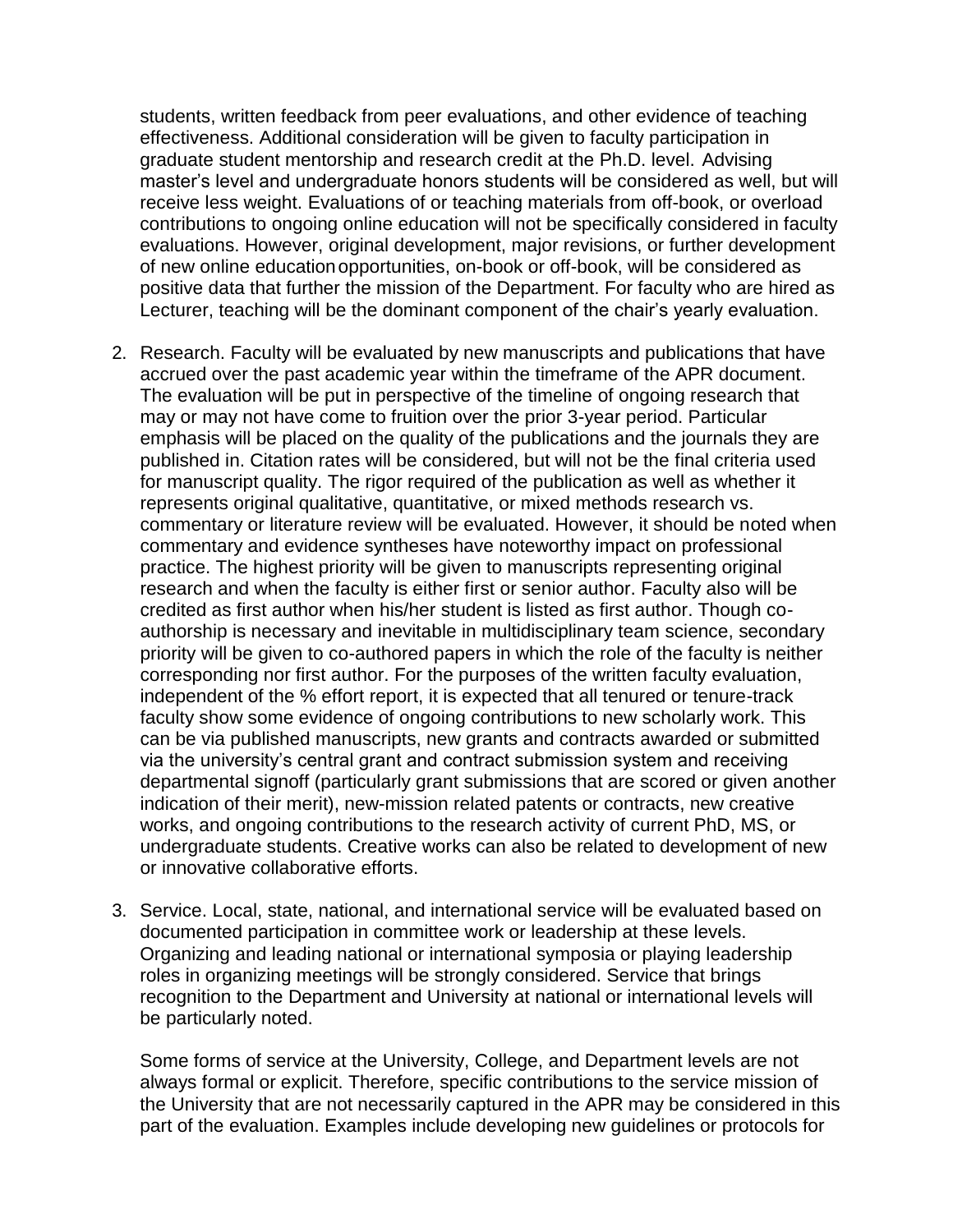Department activities, taking on leadership roles in new initiatives, or helping to solve difficult departmental challenges might be considered in this category. It is the sole responsibility of the individual faculty member to provide full documentation regarding these alternate forms of service as part of their evaluation materials.

Approved by HEB Faculty vote on April 9, 2019 and remains in effect until a future revision is approved per the procedure outlined in the departmental operating code.